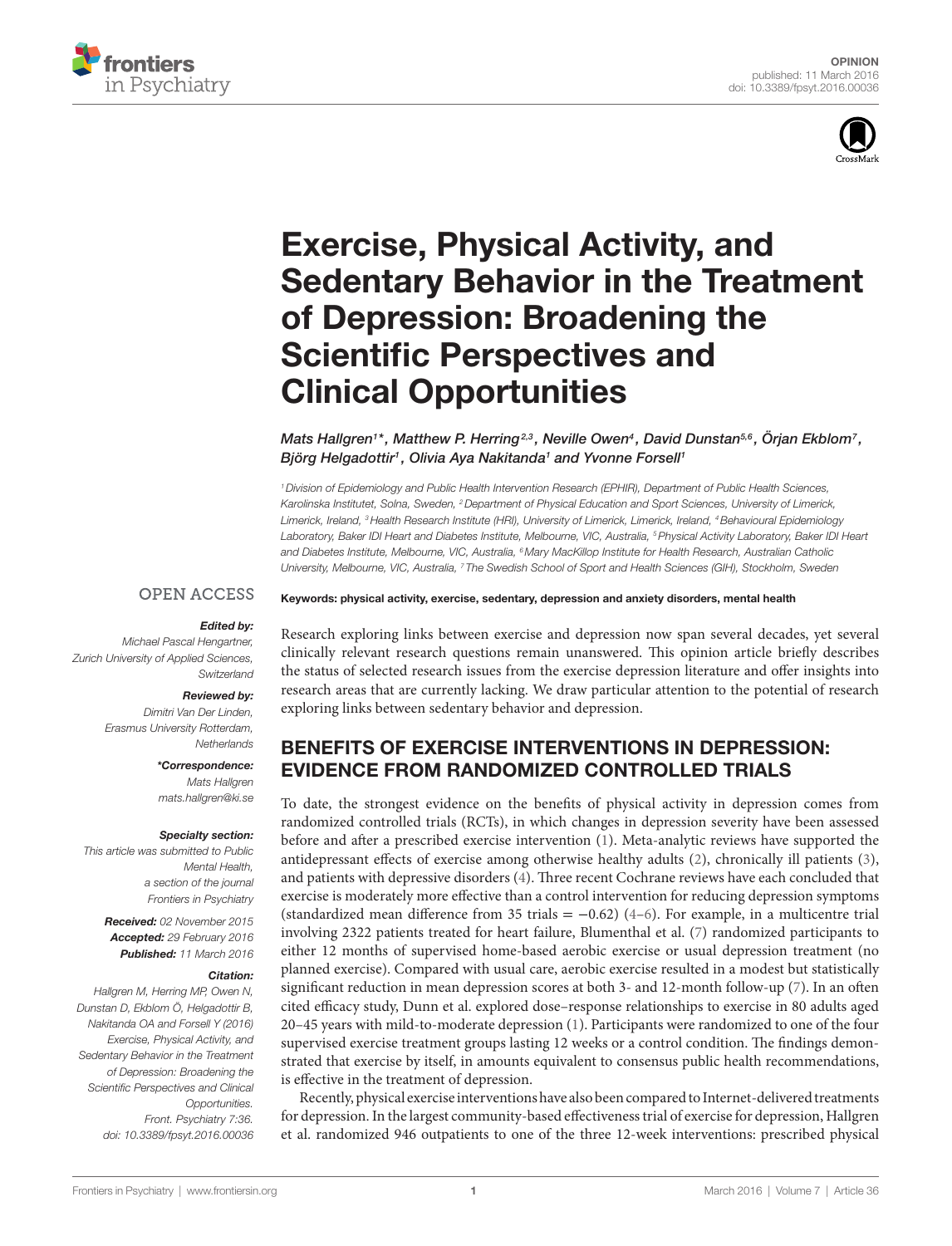exercise, Internet-based cognitive behavioral therapy (ICBT), and usual care by a physician, consisting of brief CBT-focused therapy and antidepressant treatment [\(8\)](#page-3-6). Supervised aerobic exercise and stretching classes were offered to participants three times per week for 12 weeks. At posttreatment, patients randomized to the exercise intervention reported significantly lower depression severity, compared to usual care, and the improvements were equivalent to those seen in the ICBT group [\(8\)](#page-3-6).

### NON-EXERCISE PHYSICAL ACTIVITY AND DEPRESSION: BROADENING THE PERSPECTIVE

This experimental research provides clinically relevant information about the effects of prescribed *exercise* on mental health outcomes. However, exercise is only one subtype of physical activity, involving planned, repetitive movement, purposefully engaged in to improve fitness and/or health ([9](#page-3-7)). Physical activity has a broader definition and includes all forms of daily movement that result in energy expenditure above resting levels ([9](#page-3-7)). Thus, total physical activity comprises the sum of non-exercise activities (e.g., housework and gardening) and exercise activities (e.g., running and weight training). Importantly, these non-exercise activities contribute a much larger proportion to overall energy expenditure than planned exercise does on a daily basis [\(10](#page-3-8)).

Cross-sectional studies have shown that depressed adults are significantly less active than non-depressed adults ([11,](#page-3-9) [12](#page-3-10)). On average, physically active people have nearly 45% lower odds of experiencing depression symptoms compared to inactive people ([13\)](#page-3-11). Several large prospective cohort studies have reported inverse associations between physical activity and depressive symptoms [\(14](#page-3-12), [15](#page-3-13)), highlighting the important relationship between habitual physical activity levels (as distinct from structured exercise programs) and depression severity in adults. For example, Gudmundsson et al. [\(16](#page-3-14)) prospectively followed 676 women over 32 years (1974–2005) with self-report measures of physical activity and depressive symptoms. At baseline, lower levels of activity were associated with higher depression scores and those with decreasing activity levels over a time reported significantly higher depression severity scores at follow-up ([16\)](#page-3-14). In another study, Lindwall et al. examined prospective associations between physical activity levels and mental health in 3717 healthcare workers (mean age  $= 46.9$  years) across four measurement points spanning 6 years; positive changes in physical activity were associated with positive changes in depression, anxiety, and burnout across time ([17\)](#page-3-15).

A notable limitation of previous longitudinal research is that the majority of studies have explored associations of physical activity with depression in non-clinical samples. Indeed, a recent systematic review of 30 prospective studies by Mammen and Faulkner reported that baseline physical activity was negatively associated with the risk of subsequent depression in 25 out of 30 non-clinical, community-based studies [\(18](#page-3-16)). This review provides useful information about the relationship between physical activity and the *onset* of depressive illness in otherwise healthy individuals.

However, an equally important question is whether habitual physical activity levels predict the response to depression treatment in individuals who are undergoing treatment. Harris et al. found that higher levels of leisure-time physical activity in 424 depressed adults were associated with lower levels of depression at four assessment points spanning 10 years [\(19](#page-3-17)). As in previous studies, however, the authors focused on longitudinal associations generally, rather than the relationship between baseline physical activity levels and the response to depression treatment *per se*.

# SEDENTARY BEHAVIOR AND DEPRESSION: TOO LITTLE EXERCISE *AND* TOO MUCH SITTING

Related to physical activity, sedentary behavior refers to any waking activity characterized by an energy expenditure of ≤1.5 metabolic equivalents and a sitting or reclining posture [\(20](#page-3-18)). Common sedentary behaviors include TV viewing, computer use, driving, and reading. High levels of sedentary time have been linked detrimentally with cardiovascular disease, diabetes, and premature mortality ([21,](#page-3-19) [22\)](#page-3-20). Recent studies have also demonstrated associations between sedentary behavior and mental health. In a meta-analysis, Zhai et al. reported that sedentary behavior is significantly associated with an increased risk of depression [\(23](#page-3-21)). The pooled risk ratios of depression for sedentary behavior were 1.31 (95% CI = 1.16–1.48) in 13 cross-sectional studies and 1.14  $(95\% \text{ CI} = 1.06 - 1.21)$  in 11 longitudinal studies.

Liu et al. conducted the first meta-analysis examining associations between "screen time" (a measure of sedentary behavior based on time spent using computers and smartphones) and depression in children and adolescents [\(24\)](#page-3-22). The analysis examined 12 cross-sectional and 4 longitudinal studies (including 1 cohort study). Results indicated that screen time was associated with depression in a non-linear dose–response manner. The authors concluded that further prospective studies are needed to determine whether mutual causality exists between this key measure of inactivity and depression in young people ([24](#page-3-22)). More generally, Liu et al. [\(24\)](#page-3-22) review highlighted a need to move down the age spectrum to assess these relationships in adolescents, where it may be particularly important to examine interrelations among the factors known to be important in adult depression.

### CHANGING SEDENTARY BEHAVIOR IN DEPRESSION: A RESEARCH PRIORITY

Evidence supporting an association between sedentary behavior and depression in adults is growing but currently limited by methodological weaknesses ([21\)](#page-3-19). Moreover, studies linking changes in objectively assessed sedentary behaviors with treatment success in depression are currently lacking. Specifically, no studies have compared the effectiveness of a traditional exercise intervention for depression, with an intervention targeting reductions in sedentary behavior. Given the current uncertainty regarding the optimal "dose" of exercise needed to optimize treatment response, an important research question is whether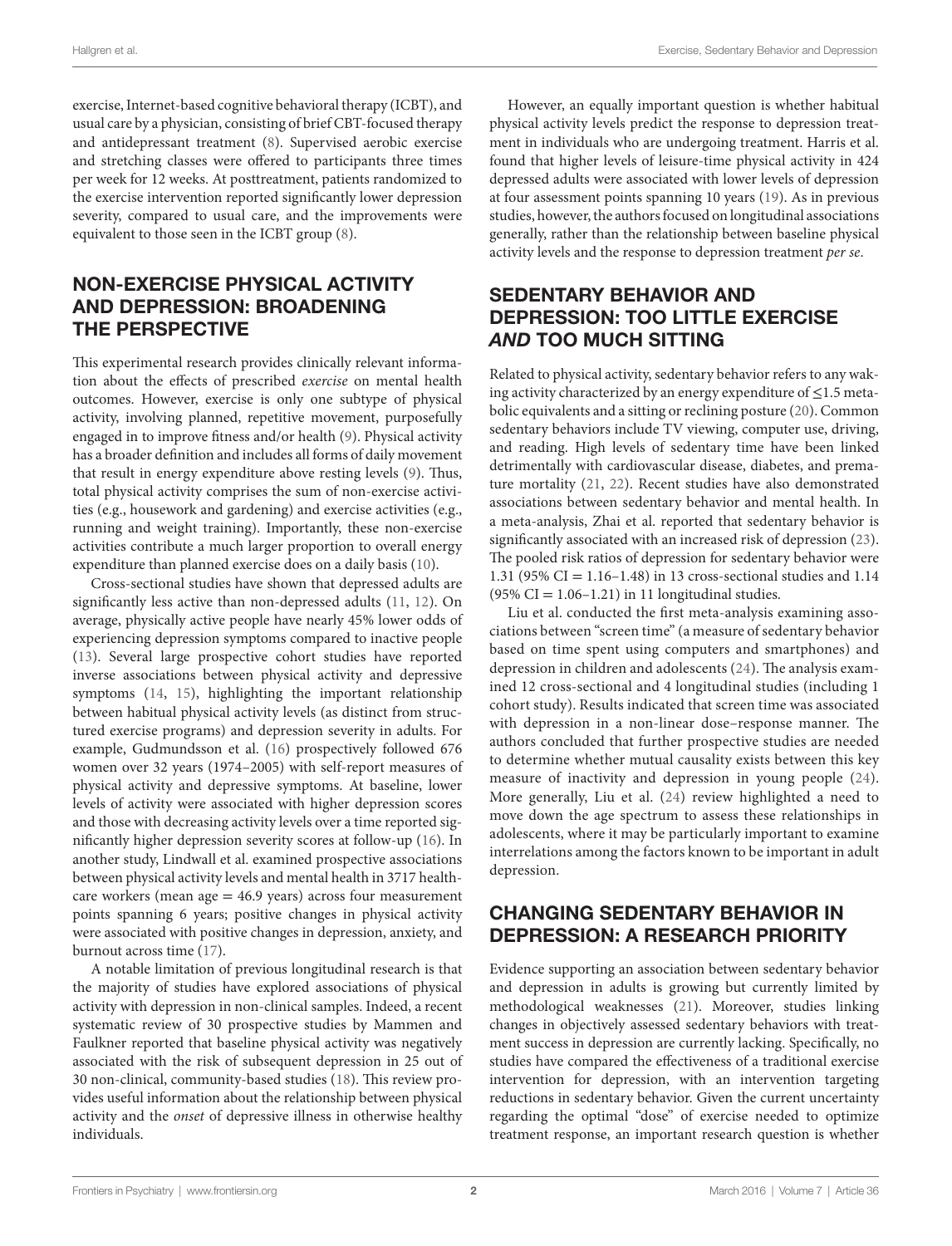Hallgren et al. Exercise, Sedentary Behavior and Depression

increases in moderate-to-vigorous exercise are necessary to reduce depression or whether equivalent improvements can be achieved through programs that encourage individuals to "move more and sit less." Current public health guidelines ([25\)](#page-3-23) and the bulk of scientific evidence support the former treatment recommendation ([4](#page-3-3)), yet depression interventions targeting sedentary behavior remain absent.

Such research questions could be addressed through RCTs, with the aim of examining the effectiveness of physical activity interventions targeting sedentary behavior, and through prospective cohort studies, where the same individuals are tracked over time using objective assessments of daily activity. RCTs should be adequately powered, should involve an active control group (treatment as usual), and should include longterm follow-up assessments to determine the maintenance of treatment response.

### EXERCISE, PHYSICAL ACTIVITY, SEDENTARY BEHAVIOR, AND DEPRESSION: CLARIFYING UNDERLYING MECHANISMS

The mechanisms underlying relationships of exercise, physical activity, and sedentary behavior with improved depression remain understudied. A myriad of biologically plausible factors have been implicated as putative exercise-related mechanisms, including altered 5-HT, NE, and BDNF [\(26](#page-3-24), [27](#page-3-25)), increased hippocampal cell proliferation [\(28](#page-3-26), [29\)](#page-3-27), and reduced levels of proinflammatory cytokines ([30](#page-3-28)). The 5-HT system may be particularly important to exercise-induced improvements. Changes in brain 5-HT have been shown following acute and chronic exercise in rats [\(26](#page-3-24)). In humans, exercise is thought to alter 5-HT release and metabolism in the brain through increased free fatty acid levels during exercise, which stimulate the potential for enhanced 5-HT synthesis [\(31](#page-3-29)). In addition, inflammatory processes may directly and indirectly affect the development and treatment of depression *via* influences on the 5-HT system and interactions with adiposity. Cytokine activation of indoleamine-2,3-dioxygenase leads to relative depletion of tryptophan (TRP) and accumulation of kynurenine (KYN), a neurotoxic by-product shown to induce depression [\(32](#page-3-30)). Importantly, recent evidence suggested that skeletal muscle PGC-1α1 induced by exercise training alters KYN metabolism and may protect against stress-induced depression [\(33\)](#page-3-31). The authors reported that reducing plasma KYN in rats protects the brain from stress-induced changes associated with depression ([33\)](#page-3-31).

Higher levels of adiposity may function as both a precursor and a consequence of depression, reflecting a bidirectional relationship that may be driven partly by inflammation ([34\)](#page-3-32). For example, the KYN/TRP ratio, which conveys changes in both peripheral blood and brain ([35\)](#page-3-33), was found to be significantly higher among overweight/obese adults compared to normal weight controls ([36\)](#page-3-34) and has been associated with both depression [\(37](#page-3-35)) and obesity ([36\)](#page-3-34). Thus, inflammatory markers, particularly in the context of increased adiposity, may contribute to depression, putatively, through interactions with the 5-HT system.

For sedentary behavior, there is evidence – albeit not specifically in the context of depression – identifying relationships with C-reactive protein and other inflammation-related markers [\(38,](#page-3-36) [39\)](#page-3-37). However, the independent effects and interaction of inflammatory factors, the 5-HT system, and adiposity have remained unstudied as mechanisms of the antidepressant effects of physical activity and exercise, and clearly warrant future research, particularly as these may be influenced by changing sedentary behaviors.

# **CONCLUSION**

In sum, evidence-based treatment for depression continues to expand, but successful treatment and maintenance of treatment response remain limited. Thus, there is a continued need for research into factors that predict successful treatment outcomes. Further research is certainly needed into the effects of planned exercise on depression, including the optimal dose–response and underlying causal mechanisms. However, additional longitudinal studies are also necessary to better understand the complex relationship between habitual physical activity, sedentary behavior, and depression severity. Importantly, these investigations should include children and adolescents. Studies that attempt to assess how changes in levels of activity and inactivity may moderate/mediate the response to empirically supported depression treatments will be particularly relevant. From a public health perspective, it may also be relevant to determine whether those who meet the minimum physical activity levels recommended for general health ([40\)](#page-4-0) respond with lower depression severity posttreatment compared to those who do not meet these recommended levels.

With the emerging evidence on the distinct impacts of health outcomes on sedentary behavior – too much sitting as distinct from too little exercise – there is an even broader focus on the overall physical activity spectrum, including the light-intensity physical activities that can displace significant amounts of sedentary time ([41](#page-4-1)). Such broader perspectives on physical activity in the context of depression could be used by clinicians when formulating treatment plans with the goal of maximizing therapeutic benefits, while minimizing the risk of relapse.

Interventions that encourage an overall lifestyle change oriented toward more activity and less sedentary behavior will likely benefit this patient group. However, further research is needed to better understand the plausibly influential roles of both activity and inactivity in this prevalent disorder.

# AUTHOR CONTRIBUTIONS

Mats Hallgren initiated the article and wrote the first draft. All coauthors provided input into subsequent revisions.

# FUNDING

Mats Hallgren is supported by a postdoctoral grant from the Brain Foundation, Sweden (Hjärnfonden).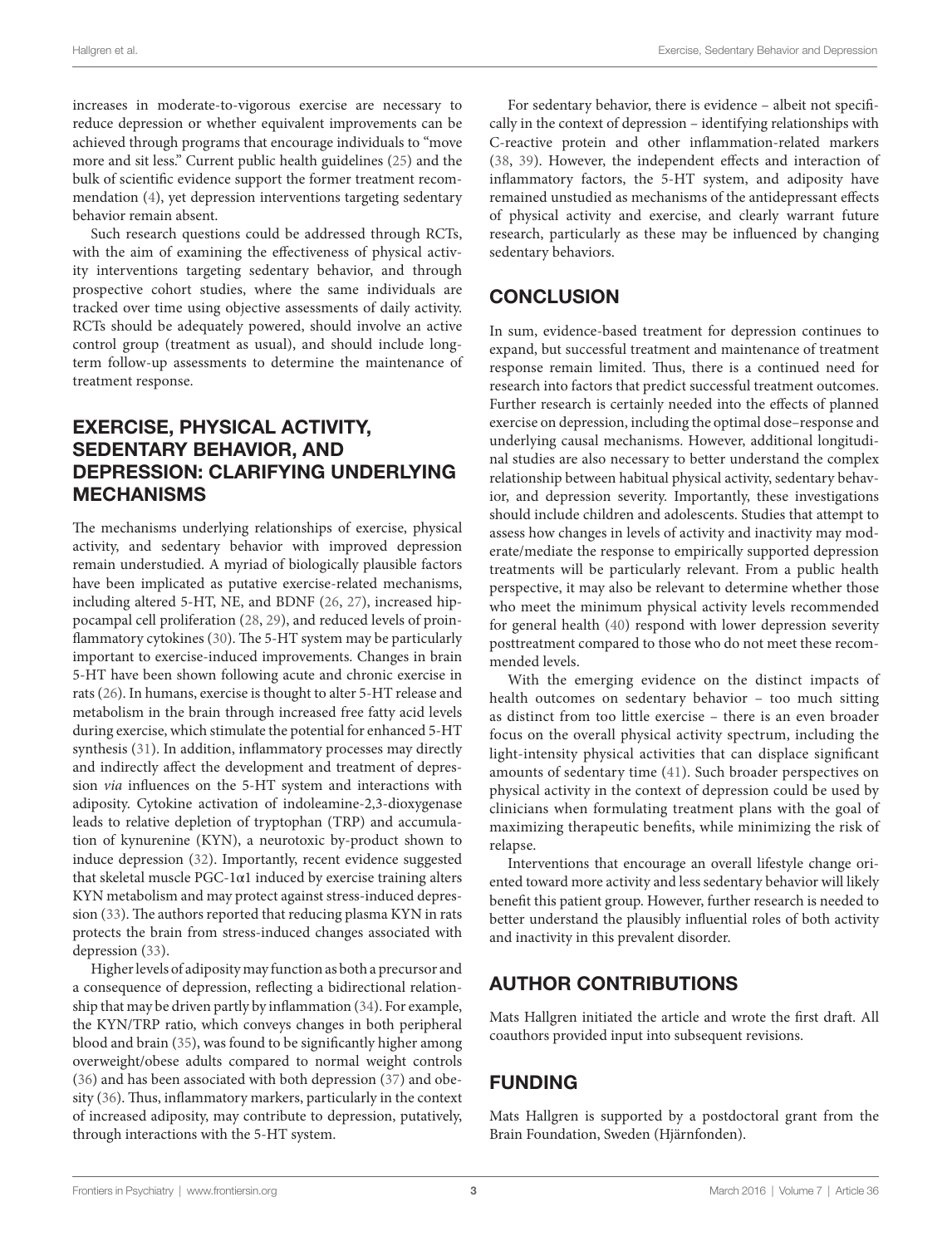### **REFERENCES**

- <span id="page-3-0"></span>1. Dunn AL, Trivedi MH, Kampert JB, Clark CG, Chambliss HO. Exercise treatment for depression: efficacy and dose response. *Am J Prev Med* (2005) **28**(1):1–8. doi[:10.1016/j.amepre.2004.09.003](http://dx.doi.org/10.1016/j.amepre.2004.09.003)
- <span id="page-3-1"></span>2. Conn VS. Depressive symptom outcomes of physical activity interventions: meta-analysis findings. *Ann Behav Med* (2010) **39**(20422333):128–38. doi:[10.1007/s12160-010-9172-x](http://dx.doi.org/10.1007/s12160-010-9172-x)
- <span id="page-3-2"></span>3. Herring MP, Puetz TW, O'Connor PJ, Dishman RK. Effect of exercise training on depressive symptoms among patients with a chronic illness: a systematic review and meta-analysis of randomized controlled trials. *Arch Intern Med* (2012) **172**(22271118):101–11. doi[:10.1001/](http://dx.doi.org/10.1001/archinternmed.2011.696) [archinternmed.2011.696](http://dx.doi.org/10.1001/archinternmed.2011.696)
- <span id="page-3-3"></span>4. Cooney GM, Dwan K, Greig CA, Lawlor DA, Rimer J, Waugh FR, et al. Exercise for depression. *Cochrane Database Syst Rev* (2013) (9):CD004366. doi:[10.1002/14651858.CD004366.pub6](http://dx.doi.org/10.1002/14651858.CD004366.pub6)
- 5. Mead GE, Morley W, Campbell P, Greig CA, McMurdo M, Lawlor DA. Exercise for depression. *Cochrane Database Syst Rev* (2008) (4):CD004366. doi[:10.1002/14651858.CD004366.pub3](http://dx.doi.org/10.1002/14651858.CD004366.pub3)
- <span id="page-3-4"></span>6. Rimer J, Dwan K, Lawlor DA, Greig CA, McMurdo M, Morley W, et al. Exercise for depression. *Cochrane Database Syst Rev* (2012) (7):CD004366. doi:[10.1002/14651858.CD004366.pub5](http://dx.doi.org/10.1002/14651858.CD004366.pub5)
- <span id="page-3-5"></span>7. Blumenthal JA, Babyak MA, O'Connor C, Keteyian S, Landzberg J, Howlett J, et al. Effects of exercise training on depressive symptoms in patients with chronic heart failure: the HF-ACTION randomized trial. *JAMA* (2012) **308**(5):465–74. doi:[10.1001/jama.2012.8720](http://dx.doi.org/10.1001/jama.2012.8720)
- <span id="page-3-6"></span>8. Hallgren M, Kraepelien M, Ojehagen A, Lindefors N, Zeebari Z, Kaldo V, et al. Physical exercise and Internet-based cognitive behavioural therapy in the treatment of depression: randomised controlled trial. *Br J Psychiatry* (2015) **207**(3):227–34. doi:[10.1192/bjp.bp.114.160101](http://dx.doi.org/10.1192/bjp.bp.114.160101)
- <span id="page-3-7"></span>9. Caspersen CJ, Powell KE, Christenson GM. Physical activity, exercise, and physical fitness: definitions and distinctions for health-related research. *Public Health Rep* (1985) **100**(2):126–31.
- <span id="page-3-8"></span>10. Levine JA. Sick of sitting. *Diabetologia* (2015) **58**(8):1751–8. doi[:10.1007/](http://dx.doi.org/10.1007/s00125-015-3624-6) [s00125-015-3624-6](http://dx.doi.org/10.1007/s00125-015-3624-6)
- <span id="page-3-9"></span>11. Helgadottir B, Forsell Y, Ekblom O. Physical activity patterns of people affected by depressive and anxiety disorders as measured by accelerometers: a cross-sectional study. *PLoS One* (2015) **10**(1):e0115894. doi:[10.1371/journal.](http://dx.doi.org/10.1371/journal.pone.0115894) [pone.0115894](http://dx.doi.org/10.1371/journal.pone.0115894)
- <span id="page-3-10"></span>12. Burton C, McKinstry B, Szentagotai Tatar A, Serrano-Blanco A, Pagliari C, Wolters M. Activity monitoring in patients with depression: a systematic review. *J Affect Disord* (2013) **145**(1):21–8. doi:[10.1016/j.](http://dx.doi.org/10.1016/j.jad.2012.07.001) [jad.2012.07.001](http://dx.doi.org/10.1016/j.jad.2012.07.001)
- <span id="page-3-11"></span>13. Committee PAGA. *Physical Activity Guidelines Advisory Committee Report*. Washington, DC: U.S. Department of Health and Human Service (2008). p. 1–683.
- <span id="page-3-12"></span>14. Roshanaei-Moghaddam B, Katon WJ, Russo J. The longitudinal effects of depression on physical activity. *Gen Hosp Psychiatry* (2009) **31**(4):306–15. doi:[10.1016/j.genhosppsych.2009.04.002](http://dx.doi.org/10.1016/j.genhosppsych.2009.04.002)
- <span id="page-3-13"></span>15. Teychenne M, Ball K, Salmon J. Physical activity and likelihood of depression in adults: a review. *Prev Med* (2008) **46**(5):397–411. doi:[10.1016/j.](http://dx.doi.org/10.1016/j.ypmed.2008.01.009) [ypmed.2008.01.009](http://dx.doi.org/10.1016/j.ypmed.2008.01.009)
- <span id="page-3-14"></span>16. Gudmundsson P, Lindwall M, Gustafson DR, Ostling S, Hallstrom T, Waern M, et al. Longitudinal associations between physical activity and depression scores in Swedish women followed 32 years. *Acta Psychiatr Scand* (2015) **132**(6):451–8. doi[:10.1111/acps.12419](http://dx.doi.org/10.1111/acps.12419)
- <span id="page-3-15"></span>17. Lindwall M, Gerber M, Jonsdottir IH, Borjesson M, Ahlborg G. The relationships of change in physical activity with change in depression, anxiety, and burnout: a longitudinal study of Swedish healthcare workers. *Health Psychol* (2014) **33**(11):1309–18. doi:[10.1037/a0034402](http://dx.doi.org/10.1037/a0034402)
- <span id="page-3-16"></span>18. Mammen G, Faulkner G. Physical activity and the prevention of depression: a systematic review of prospective studies. *Am J Prev Med* (2013) **45**(5):649–57. doi:[10.1016/j.amepre.2013.08.001](http://dx.doi.org/10.1016/j.amepre.2013.08.001)
- <span id="page-3-17"></span>19. Harris AH, Cronkite R, Moos R. Physical activity, exercise coping, and depression in a 10-year cohort study of depressed patients. *J Affect Disord* (2006) **93**(1–3):79–85. doi:[10.1016/j.jad.2006.02.013](http://dx.doi.org/10.1016/j.jad.2006.02.013)
- <span id="page-3-18"></span>20. Barnes J, Behrens TK, Benden ME, Biddle S, Bond D, Brassard P, et al. Letter to the editor: standardized use of the terms "sedentary" and "sedentary behaviours". *Ment Health Phys Act* (2013) **6**(1):55–6. doi:[10.1016/j.](http://dx.doi.org/10.1016/j.mhpa.2012.06.001) [mhpa.2012.06.001](http://dx.doi.org/10.1016/j.mhpa.2012.06.001)
- <span id="page-3-19"></span>21. Teychenne M, Costigan SA, Parker K. The association between sedentary behaviour and risk of anxiety: a systematic review. *BMC Public Health* (2015) **15**:513. doi:[10.1186/s12889-015-1843-x](http://dx.doi.org/10.1186/s12889-015-1843-x)
- <span id="page-3-20"></span>22. Dunstan DW, Thorp AA, Healy GN. Prolonged sitting: is it a distinct coronary heart disease risk factor? *Curr Opin Cardiol* (2011) **26**(5):412–9. doi[:10.1097/](http://dx.doi.org/10.1097/HCO.0b013e3283496605) [HCO.0b013e3283496605](http://dx.doi.org/10.1097/HCO.0b013e3283496605)
- <span id="page-3-21"></span>23. Zhai L, Zhang Y, Zhang D. Sedentary behaviour and the risk of depression: a meta-analysis. *Br J Sports Med* (2015) **49**(11):705–9. doi[:10.1136/](http://dx.doi.org/10.1136/bjsports-2014-093613) [bjsports-2014-093613](http://dx.doi.org/10.1136/bjsports-2014-093613)
- <span id="page-3-22"></span>24. Liu M, Wu L, Yao S. Dose-response association of screen time-based sedentary behaviour in children and adolescents and depression: a meta-analysis of observational studies. *Br J Sports Med* (2015). doi[:10.1136/bjsports-2015-095084](http://dx.doi.org/10.1136/bjsports-2015-095084)
- <span id="page-3-23"></span>25. Sundberg CJ, Jansson A, Edling C, Wadman M. *Physical Activity in the Prevention and Treatment of Disease*. Östersund: Professional Associations for Physical Activity, Produced in Cooperation with Swedish National Institute of Public Health (2010). p. 1–630.
- <span id="page-3-24"></span>26. Dishman RK. Brain monoamines, exercise, and behavioral stress: animal models. *Med Sci Sports Exerc* (1997) **29**(1):63–74. doi:[10.1097/0000576](http://dx.doi.org/10.1097/00005768-�199701000-00010) [8-199701000-00010](http://dx.doi.org/10.1097/00005768-�199701000-00010)
- <span id="page-3-25"></span>27. Laske C, Banschbach S, Stransky E, Bosch S, Straten G, Machann J, et al. Exercise-induced normalization of decreased BDNF serum concentration in elderly women with remitted major depression. *Int J Neuropsychopharmacol* (2010) **13**(5):595–602. doi:[10.1017/S1461145709991234](http://dx.doi.org/10.1017/S1461145709991234)
- <span id="page-3-26"></span>28. Dunn AL, Jewell JS. The effect of exercise on mental health. *Curr Sports Med Rep* (2010) **9**(4):202–7. doi:[10.1249/JSR.0b013e3181e7d9af](http://dx.doi.org/10.1249/JSR.0b013e3181e7d9af)
- <span id="page-3-27"></span>29. Bjornebekk A, Mathe AA, Brene S. The antidepressant effect of running is associated with increased hippocampal cell proliferation. *Int J Neuropsychopharmacol* (2005) **8**(3):357–68. doi:[10.1017/S1461145705005122](http://dx.doi.org/10.1017/S1461145705005122)
- <span id="page-3-28"></span>30. Eyre HA, Papps E, Baune BT. Treating depression and depression-like behavior with physical activity: an immune perspective. *Front Psychiatry* (2013) **4**:3. doi:[10.3389/fpsyt.2013.00003](http://dx.doi.org/10.3389/fpsyt.2013.00003)
- <span id="page-3-29"></span>31. Chaouloff F. Effects of acute physical exercise on central serotonergic systems. *Med Sci Sports Exerc* (1997) **29**(1):58–62. doi:[10.1097/00005768-](http://dx.doi.org/10.1097/00005768-199701000-00009) [199701000-00009](http://dx.doi.org/10.1097/00005768-199701000-00009)
- <span id="page-3-30"></span>32. Miller AH, Maletic V, Raison CL. Inflammation and its discontents: the role of cytokines in the pathophysiology of major depression. *Biol Psychiatry* (2009) **65**(19150053):732–41. doi[:10.1016/j.biopsych.2008.11.029](http://dx.doi.org/10.1016/j.biopsych.2008.11.029)
- <span id="page-3-31"></span>33. Agudelo LZ, Femenia T, Orhan F, Porsmyr-Palmertz M, Goiny M, Martinez-Redondo V, et al. Skeletal muscle PGC-1alpha1 modulates kynurenine metabolism and mediates resilience to stress-induced depression. *Cell* (2014) **159**(1):33–45. doi[:10.1016/j.cell.2014.07.051](http://dx.doi.org/10.1016/j.cell.2014.07.051)
- <span id="page-3-32"></span>34. Luppino FS, de Wit LM, Bouvy PF, Stijnen T, Cuijpers P, Penninx BWJH, et al. Overweight, obesity, and depression: a systematic review and meta-analysis of longitudinal studies. *Arch Gen Psychiatry* (2010) **67**(20194822):220–9. doi:[10.1001/archgenpsychiatry.2010.2](http://dx.doi.org/10.1001/archgenpsychiatry.2010.2)
- <span id="page-3-33"></span>35. Raison CL, Dantzer R, Kelley KW, Lawson MA, Woolwine BJ, Vogt G, et al. CSF concentrations of brain tryptophan and kynurenines during immune stimulation with IFN-α: relationship to CNS immune responses and depression. *Mol Psychiatry* (2009) **15**(4):393–403. doi[:10.1038/mp.2009.116](http://dx.doi.org/10.1038/mp.2009.116)
- <span id="page-3-34"></span>36. Mangge H, Summers KL, Meinitzer A, Zelzer S, Almer G, Prassl R, et al. Obesity-related dysregulation of the tryptophan-kynurenine metabolism: role of age and parameters of the metabolic syndrome. *Obesity* (2014) **22**(1):195–201. doi[:10.1002/oby.20491](http://dx.doi.org/10.1002/oby.20491)
- <span id="page-3-35"></span>37. Gabbay V, Klein RG, Katz Y, Mendoza S, Guttman LE, Alonso CM, et al. The possible role of the kynurenine pathway in adolescent depression with melancholic features. *J Child Psychol Psychiatry* (2010) **51**(8):935–43. doi:[10.1111/j.1469-7610.2010.02245.x](http://dx.doi.org/10.1111/j.1469-7610.2010.02245.x)
- <span id="page-3-36"></span>38. Healy GN, Matthews CE, Dunstan DW, Winkler EA, Owen N. Sedentary time and cardio-metabolic biomarkers in US adults: NHANES 2003-06. *Eur Heart J* (2011) **32**(5):590–7. doi:[10.1093/eurheartj/ehq451](http://dx.doi.org/10.1093/eurheartj/ehq451)
- <span id="page-3-37"></span>39. Howard BJ, Balkau B, Thorp AA, Magliano DJ, Shaw JE, Owen N, et al. Associations of overall sitting time and TV viewing time with fibrinogen and